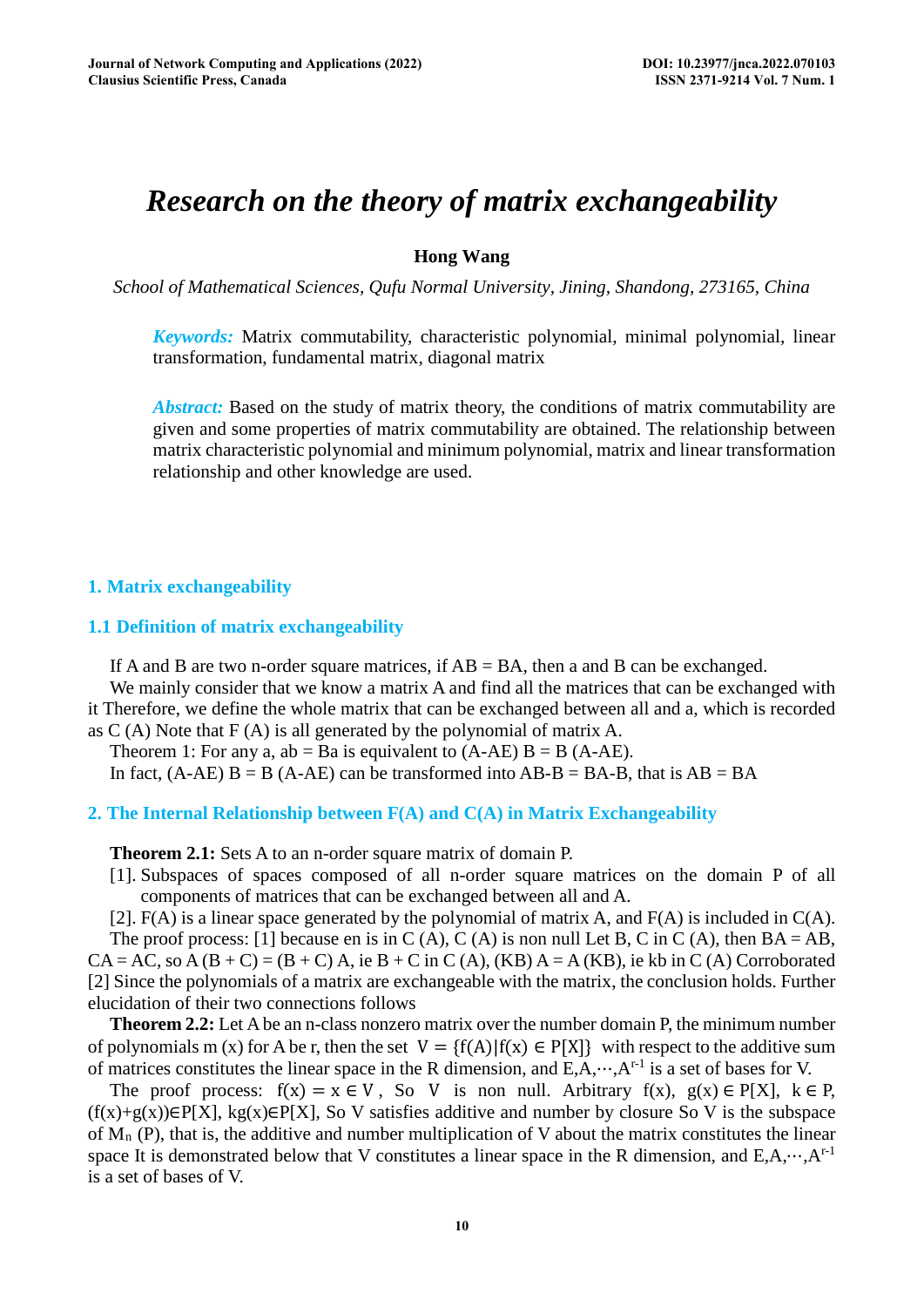- a) Suppose that there exists  $k_0$ ,…, $k_{r-1}$ , that is not fully zero such that  $k_0E+k_1A+\cdots+k_{r-1}A^{r-1}=0$ , Then the polynomial  $k_0+k_1x+\cdots+k_{r-1}x^{r-1}$  is a zeroing polynomial that is strictly lower in number than the minimal polynomial, which contradicts the definition of the minimal polynomial, so there must be  $k_0 = \cdots = k_{r-1} = 0$ , E.A, $\cdots$ , A<sup>r-1</sup> linear independence.
- b) For an arbitrary  $f(x) \in P[x]$ , by the band residual division, there exists  $q(x)$ ,  $r(x)$  such that  $f(x) = q(x)m(x) + r(x)$ , Where  $r(x)=0$  or  $\partial(r(x)) < \partial(m(x))$ , let  $r(x)=b_{r-1}x^{r-1}+\cdots+b_1x+b_0$ , and thereby.

 $f(A)=g(A)m(A)+r(A)=b_{r-1}A^{r-1}+\cdots+b_1A+b_0E$ . This illustrates that an arbitrary matrix in V can all be linearly expressed by E,A,…,A<sup>r-1</sup>. So E,A,…,A<sup>r-1</sup> is a set of bases of V, thus dimV = r.

#### **3. Application of the characteristic polynomial equal to the smallest polynomial**

Now give a more general conclusion:

**Theorem 3.1**: Let A,B be linear transformations of the n-dimensional linear space over the number domain P, and it is known that the characteristic polynomial of A equals the smallest polynomial, both  $f(\lambda) = \lambda^{n} + a_1 \lambda^{n-1} + \cdots + a_n$ 

[1]. The matrix of A under a certain set of bases  $\alpha_1, \dots \alpha_{n-1}$  is:

$$
A = \begin{bmatrix} 0 & 0 & 0 & 0 & -a_n \\ 1 & 0 & \ddots & 0 & -a_{n-1} \\ 0 & 1 & \ddots & 0 & \vdots \\ \vdots & \ddots & \ddots & 0 & -a_2 \\ 0 & \cdots & 0 & 1 & -a_1 \end{bmatrix}
$$

- [2]. Versus that in [1]  $\alpha_1$ , there is  $\alpha_1$ ,  $A\alpha_1, \dots, A^{n-1}\alpha_1$  also based.
- [3]. If AB = BA, then there exists  $l_0, \dots, l_{n-1} \in P$ , such that  $\mathbf{B} = \sum_{i=0}^{n-1} l_i A^j$ , that is,  $F(A) = C(A)$ (that is, the linear transformations exchangeable with A are all A polynomials)

The proof procedure:

- [1]. Let any  $e_1, \dots, e_n$  be a set of bases for V, let the matrix of the linear transformation A under this set of bases be B, then the characteristic polynomial of B is equal to the smallest polynomial equal to the last invariant factor, so the invariant factor of B is  $1, ..., 1$ ,  $f(\lambda)$ . In considering  $\lambda E$ -A shows that the determinant factor of matrix A is  $1, \dots, 1$ ,  $f(\lambda)$ , Then the invariant factor of a is also  $1, \dots, 1$ ,  $f(\lambda)$ . So A, B have the same invariant factor, so a, B are similar, and there exists a reversible array P such that p-1ap = B, so there must be a set of bases  $\alpha_1, \dots, \alpha_{n-1}$  such that A in the matrix under  $\alpha_1, \cdots, \alpha_{n-1}$  is A.
- [2]. Because A has a matrix under some set of bases  $\alpha_1$ ,  $\alpha_{n-1}$ , there is A. so  $A\alpha_1=\alpha_2, A\alpha_2=\alpha_3, \cdots, A\alpha_{n-1}=\alpha_n$ , that is,  $\alpha_1, A\alpha_1, A^{n-1}\alpha_1$  also based.
- [3]. Since AB = BA, for any integer k,  $A^kB = BA^k$ . For an arbitrary  $\alpha \in V$ . let  $\alpha = \sum_{i=0}^{n-1} k_i A^i \alpha_1, B \alpha_1 = \sum_{j=0}^{n-1} l_j A^j \alpha_1$ , so:  $B\alpha = B\sum_{i=0}^{n-1} k_i A^i \alpha_1 = \sum_{i=0}^{n-1} k_i B A^i \alpha_1 = \sum_{i=0}^{n-1} k_i A^i B \alpha_1 = \sum_{i=0}^{n-1} k_i A^i (\sum_{j=0}^{n-1} l_j A^j \alpha_1) =$

 $\sum_{j=0}^{n-1} l_j A^j (\sum_{i=0}^{n-1} k_i A^i \alpha_1) = \sum_{j=0}^{n-1} l_j A^j \alpha.$ Because the arbitrary nature of  $\alpha$  is known,  $B = \sum_{j=0}^{n-1} l_j A^j$  is F(A)=C(A).

#### **4. Applications of exchangeable matrices for dealing with certain problems**

**Theorem 4.1:** Let V be an n-dimensional linear space on the complex domain, A, B be linear transformation on V, satisfying  $AB = BA$ , then A, B have A common eigenvector.

The proof procedure: As known from the knowledge of the invariant subspace, both the feature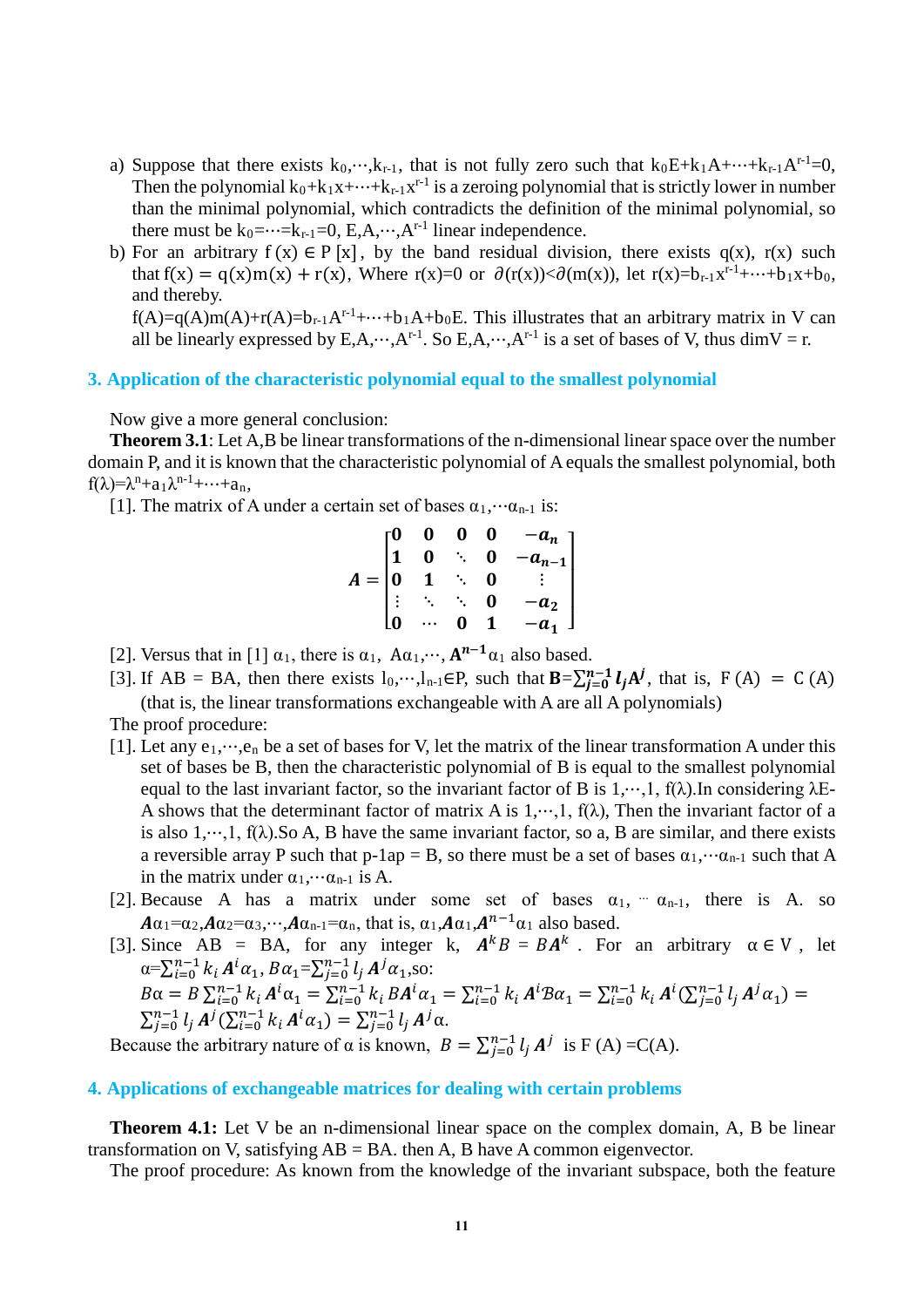subspaces of A are invariant subspaces of B, now take  $V_{\lambda}$  Is the eigenvalue of A,  $\lambda$  of the feature subspace, then  $V_\lambda$  is the invariant subspace of B,  $B|V_\lambda$  is the  $V_\lambda$  A linear transformation, because it is considered in the complex domain, the linear transformation certainly has eigenvalues, let μ corresponds to the characterized subspace  $V_{\mu}C V_{\lambda}$ . Any nonzero vector  $\alpha \in V_{\mu}$ , that  $\alpha \in V_{\lambda}$ , so there is  $B\alpha = \mu\alpha$ , there is also  $A\alpha = \mu\alpha$ ,  $\alpha$  is the common eigenvector of A, B

[1] has the above theorem, and the following can also be obtained with ease: let v be the ndimensional linear space on the complex domain, A, B be the linear transformation on V satisfying  $AB = BA$ , and if a has s mutually distinct eigenvalues, then A, B have at least s common and linearly independent eigenvectors demonstrating that the methods are generally similar, here is actually generalizing the number of eigenvalues.

There are other forms of the above conclusion, such as: let v be the n (which is odd) dimensional linear space on real domain, A, B be the linear transformation on V satisfying  $AB = BA$ , then A, B have common eigenvectors This general idea is similar at the time of demonstration, but requires to come to a conclusion that the dimension of the root subspace  $\ker((A - \lambda_i \mathcal{E})^{r_i})$  equals an algebraic weight of  $\lambda_i$ ,  $r_i$  (which holds true for any i), such that taking  $V_\lambda$ ,  $V_\mu$  above guarantees a eigenvalue and, in turn, allows the proof to continue

**Theorem 4.2**: Let A, B be two arrays of order n over the complex domain,  $AB = BA$ , then A, B have common eigenvectors.

The proof procedure: by theorem 4.1, the above conclusion is the matrix language and obviously holds note it is more difficult to prove this theorem directly because the matrix is free of invariant subspace.

**Theorem 4.3**: Let A, B be a matrix of order n on the complex domain,  $AB = BA$ , then there exists a reversible matrix P-1BP such that P-1AP is simultaneously an upper triangular matrix with P.

The proof procedure: For n as mathematical induction. With  $n = 1$ , the conclusion clearly holds suppose that the conclusions hold for n-1, considering the case of order n.

Because A, B are matrices of order n on the complex domains,  $AB = BA$ , by theorem 4.2, A, B have common eigenvectors, denoted by  $\alpha_1$ , let  $A\alpha_1=\lambda\alpha_1, B\alpha_1=\mu\alpha_1$ , put  $\alpha_1$  is extended by  $\alpha_1, \dots, \alpha_n$ , set of bases  $C^n$ , denoted  $P_1=(\alpha_1,\dots,\alpha_n)$  of  $C^n$ , which is a reversible matrix that satisfies

$$
P_1^{-1}AP_1 = \begin{bmatrix} \lambda & \alpha' \\ 0 & A_{n-1} \end{bmatrix}, P_1^{-1}BP_1 = \begin{bmatrix} \mu & \beta' \\ 0 & B_{n-1} \end{bmatrix},
$$

 $AB=BA$ ,  $soP^{-1}APP^{-1}BP = P^{-1}BPP^{-1}AP$ .

$$
\begin{bmatrix} \lambda & \alpha' \\ 0 & A_{n-1} \end{bmatrix} \begin{bmatrix} \mu & \beta' \\ 0 & B_{n-1} \end{bmatrix} = \begin{bmatrix} \mu & \beta' \\ 0 & B_{n-1} \end{bmatrix} \begin{bmatrix} \lambda & \alpha' \\ 0 & A_{n-1} \end{bmatrix},
$$

So:

$$
\begin{bmatrix} \lambda \mu & \lambda \beta' + \alpha' B_{n-1} \\ 0 & A_{n-1} B_{n-1} \end{bmatrix} = \begin{bmatrix} \lambda \mu & \mu \alpha' + \beta' B_{n-1} \\ 0 & B_{n-1} A_{n-1} \end{bmatrix},
$$

 $A_{n-1}B_{n-1} = B_{n-1}A_{n-1}$ , Using the inductive assumption, there is a reversible array Q of n-1 levels such that Q<sup>-1</sup> $A_{n-1}$ Q is simultaneously an upper triangular matrix with Q<sup>-1</sup> $B_{n-1}$ Q, taken

$$
Q_1 = \begin{bmatrix} 1 & 0 \\ 0 & Q \end{bmatrix},
$$

So  $Q_1^{-1}P_1^{-1}AP_1Q_1 =$  $\begin{bmatrix} \lambda & \alpha'Q \\ 0 & Q^{-1}A_{n-1}Q \end{bmatrix}$  and  $Q_1^{-1}P_1^{-1}BP_1Q_1 =$  $\mu$   $\beta'Q$  $\begin{bmatrix} 0 & 0 \\ 0 & Q^{-1}B_{n-1}Q \end{bmatrix}$  all were upper triangular arrays. So  $P = P_1 Q_1$ .